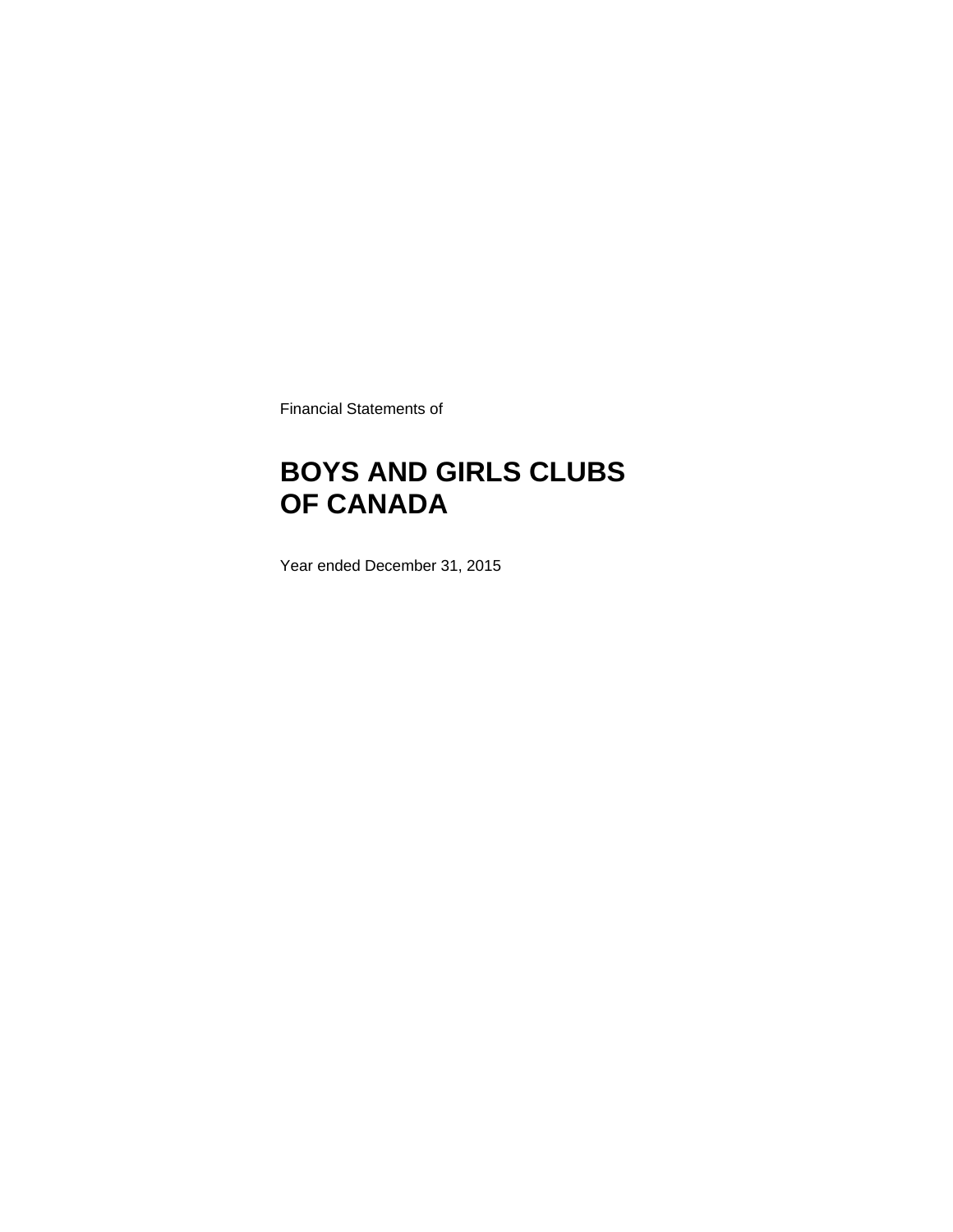

**KPMG LLP**<br>
Yonge Corporate Centre<br>
Yonge Corporate Centre<br>
Tax (416) 228-7123 Yonge Corporate Centre Fax Fax<br>4100 Yonge Street Suite 200 4100 Yonge Street Suite 200 Internet www.kpmg.ca Toronto ON M2P 2H3 Canada

### **INDEPENDENT AUDITORS' REPORT**

To the Board of Directors of Boys and Girls Clubs of Canada

We have audited the accompanying financial statements of Boys and Girls Clubs of Canada, which comprise the balance sheet as at December 31, 2015, the statements of revenue, expenses and changes in fund balances and cash flows for the year then ended, and notes, comprising a summary of significant accounting policies and other explanatory information.

#### *Management's Responsibility for the Financial Statements*

Management is responsible for the preparation and fair presentation of these financial statements in accordance with Canadian accounting standards for not-for-profit organizations, and for such internal control as management determines is necessary to enable the preparation of financial statements that are free from material misstatement, whether due to fraud or error.

#### *Auditors' Responsibility*

Our responsibility is to express an opinion on these financial statements based on our audit. We conducted our audit in accordance with Canadian generally accepted auditing standards. Those standards require that we comply with ethical requirements and plan and perform the audit to obtain reasonable assurance about whether the financial statements are free from material misstatement.

An audit involves performing procedures to obtain audit evidence about the amounts and disclosures in the financial statements. The procedures selected depend on our judgment, including the assessment of the risks of material misstatement of the financial statements, whether due to fraud or error. In making those risk assessments, we consider internal control relevant to the entity's preparation and fair presentation of the financial statements in order to design audit procedures that are appropriate in the circumstances, but not for the purpose of expressing an opinion on the effectiveness of the entity's internal control. An audit also includes evaluating the appropriateness of accounting policies used and the reasonableness of accounting estimates made by management, as well as evaluating the overall presentation of the financial statements.

We believe that the audit evidence we have obtained is sufficient and appropriate to provide a basis for our audit opinion.

#### *Opinion*

In our opinion, the financial statements present fairly, in all material respects, the financial position of Boys and Girls Clubs of Canada as at December 31, 2015, and its results of operations and its cash flows for the year then ended in accordance with Canadian accounting standards for not-for-profit organizations.

 $KPMG$  11P

Chartered Professional Accountants, Licensed Public Accountants

March 24, 2016 Toronto, Canada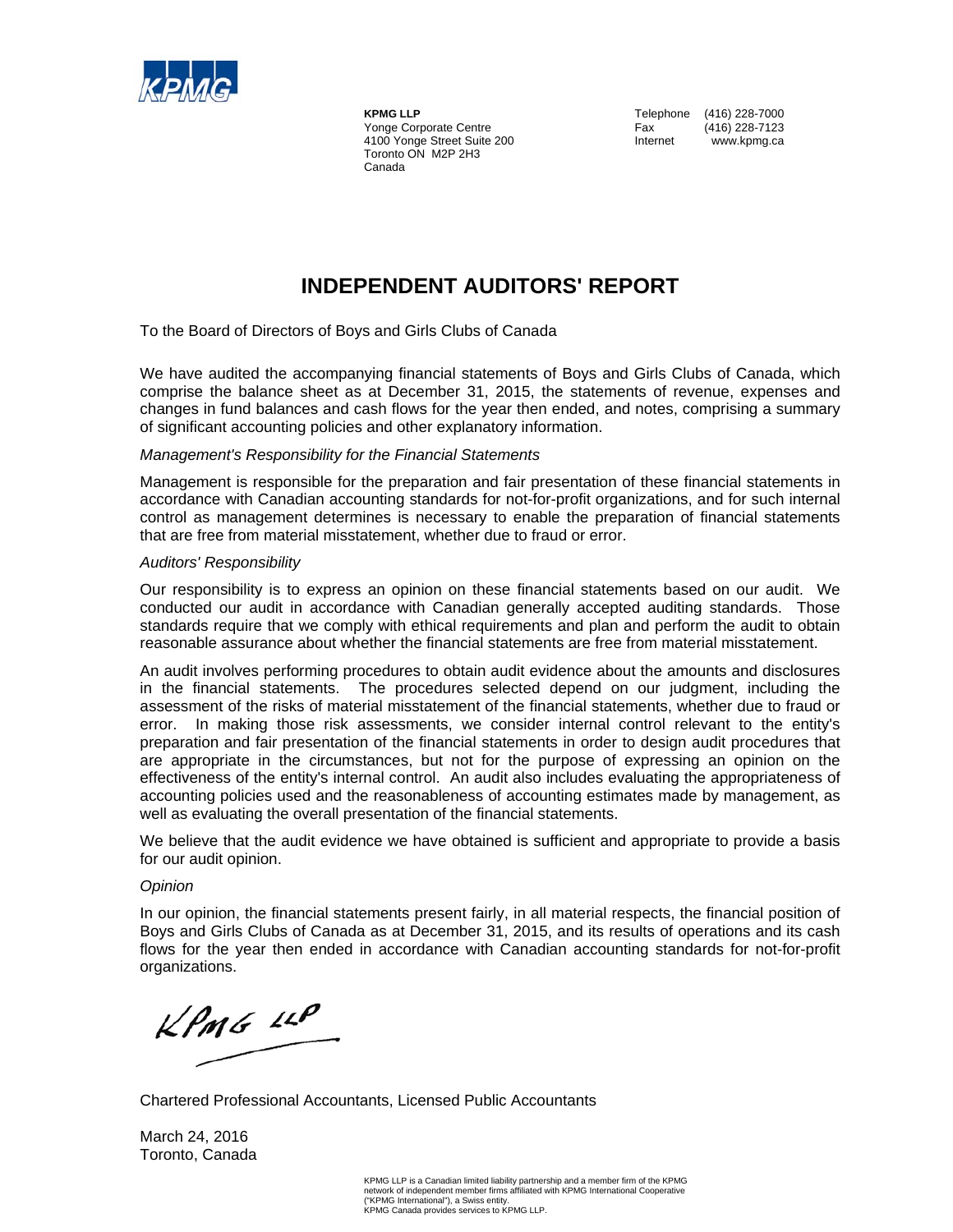Balance Sheet

December 31, 2015, with comparative information for 2014

|                                                          | 2015          | 2014          |
|----------------------------------------------------------|---------------|---------------|
| <b>Assets</b>                                            |               |               |
| Current assets:                                          |               |               |
| Cash                                                     | \$<br>974,967 | \$1,920,955   |
| Investments (note 2)                                     | 6,321,187     | 5,672,071     |
| Grants and other receivables (notes 3 and 4)             | 424,071       | 459,248       |
| Prepaid expenses and other                               | 116,237       | 104,914       |
|                                                          | 7,836,462     | 8,157,188     |
| Capital assets (note 5)                                  | 287,499       | 334,333       |
|                                                          | \$8,123,961   | \$8,491,521   |
| <b>Liabilities and Fund Balances</b>                     |               |               |
| <b>Current liabilities:</b>                              |               |               |
| Accounts payable and accrued liabilities (notes 4 and 6) | \$<br>778,627 | 890,046<br>\$ |
| Deferred contributions (note 7)                          | 5,056,355     | 5,397,925     |
|                                                          | 5,834,982     | 6,287,971     |
| Deferred leasehold inducement (note 8)                   | 131,235       | 153,107       |
| Fund balances:                                           |               |               |
| General Fund:                                            |               |               |
| Invested in capital assets                               | 156,263       | 181,226       |
| Internally restricted (note 9)                           | 69,969        | 162,915       |
| Unrestricted                                             | 869,438       | 649,694       |
|                                                          | 1,095,670     | 993,835       |
| Restricted funds:                                        |               |               |
| J.W. McConnell Foundation Trust Fund                     | 63,026        | 63,523        |
| Scholarship Fund                                         | 999,048       | 993,085       |
|                                                          | 1,062,074     | 1,056,608     |
|                                                          | 2,157,744     | 2,050,443     |
| Commitments (note 12)                                    |               |               |
| Guarantees (note 13)                                     |               |               |
|                                                          | \$8,123,961   | \$8,491,521   |

See accompanying notes to financial statements.

On behalf of the Board:

Director

Director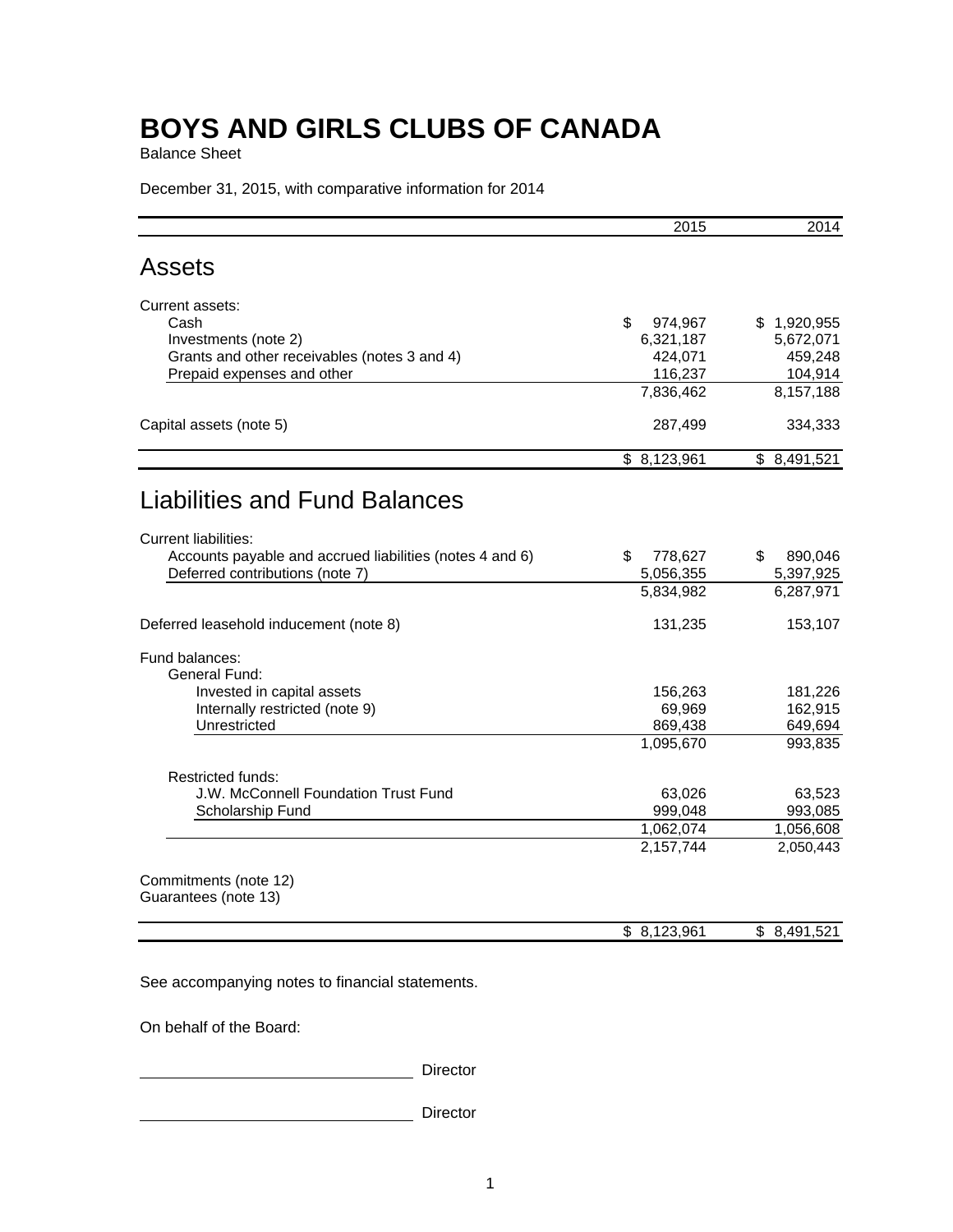Statement of Revenue, Expenses and Changes in Fund Balances

Year ended December 31, 2015, with comparative information for 2014

|                                              |                 |                   |                         | 2015             | 2014            |
|----------------------------------------------|-----------------|-------------------|-------------------------|------------------|-----------------|
|                                              |                 |                   | <b>Restricted Funds</b> |                  |                 |
|                                              |                 | J.W. McConnell    |                         |                  |                 |
|                                              | General         | Foundation        | Scholarship             |                  |                 |
|                                              | Fund            | <b>Trust Fund</b> | Fund                    | Total            | Total           |
| Revenue:                                     |                 |                   |                         |                  |                 |
| Donations (note 10)                          | \$<br>9,225,360 | \$                | \$110,000               | 9,335,360<br>\$. | 7,706,817<br>\$ |
| Special events                               | 1,081,154       |                   |                         | 1,081,154        | 1,061,177       |
| Government                                   | 638,374         |                   |                         | 638,374          | 394,371         |
| Member, service and event fees (note 11)     | 488,224         |                   |                         | 488.224          | 551,445         |
| Managed services                             | 71,799          |                   |                         | 71.799           | 104,575         |
| Investment income and miscellaneous          | 81,740          |                   | 10,213                  | 91,953           | 86,081          |
| Boys and Girls Clubs of Canada Foundation    | 307,500         | 90,000            |                         | 397,500          | 380,000         |
|                                              | 11,894,151      | 90,000            | 120,213                 | 12,104,364       | 10,284,466      |
| Expenses:                                    |                 |                   |                         |                  |                 |
| Support to Clubs, programs and services      | 2,205,618       | 9,500             |                         | 2,215,118        | 2,280,308       |
| Grants for specific activities               | 6,570,115       | 80,997            |                         | 6,651,112        | 4,420,062       |
| National programs                            | 1,295,144       |                   |                         | 1,295,144        | 1,485,844       |
| Scholarships                                 | 103,997         |                   | 114,250                 | 218,247          | 250,472         |
| Governance                                   | 108,894         |                   |                         | 108,894          | 180,251         |
|                                              | 10,283,768      | 90,497            | 114,250                 | 10,488,515       | 8,616,937       |
| Amortization of capital assets               | 84,581          |                   |                         | 84,581           | 92,008          |
| Administration                               | 1,136,050       |                   |                         | 1,136,050        | 752,067         |
| Special events                               | 287,917         |                   |                         | 287.917          | 380,693         |
|                                              | 11,792,316      | 90,497            | 114,250                 | 11,997,063       | 9,841,705       |
| Excess (deficiency) of revenue over expenses | 101,835         | (497)             | 5,963                   | 107,301          | 442,761         |
| Fund balances, beginning of year             | 993,835         | 63,523            | 993,085                 | 2,050,443        | 1,607,682       |
| Fund balances, end of year                   | \$<br>1,095,670 | \$<br>63,026      | \$999,048               | \$<br>2,157,744  | 2,050,443<br>\$ |

See accompanying notes to financial statements.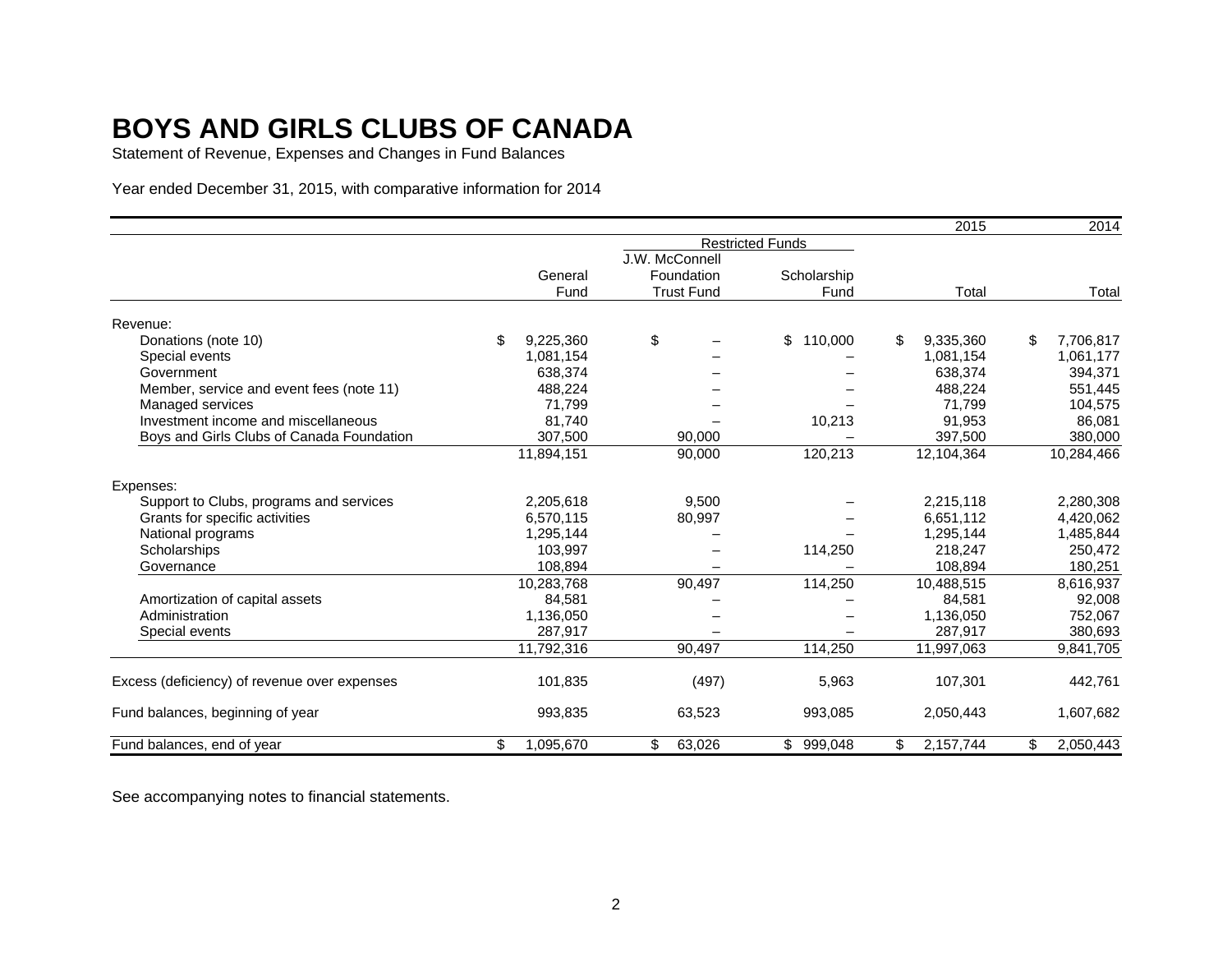Statement of Cash Flows

Year ended December 31, 2015, with comparative information for 2014

|                                               | 2015          | 2014            |
|-----------------------------------------------|---------------|-----------------|
| Cash flows provided by (used in):             |               |                 |
| Operating activities:                         |               |                 |
| Excess (deficiency) of revenue over expenses: |               |                 |
| General Fund                                  | \$<br>101,835 | \$<br>(13, 419) |
| <b>Restricted Funds</b>                       | 5,466         | 456,180         |
| Amortization which does not involve cash:     |               |                 |
| Deferred capital contribution                 |               | (2,654)         |
| Capital assets                                | 84,581        | 92,008          |
| Deferred leasehold inducement                 | (21, 872)     | (21, 868)       |
|                                               | 170,010       | 510,247         |
| Change in non-cash operating working capital: |               |                 |
| Grants and other receivables                  | 35,177        | (40, 830)       |
| Prepaid expenses and other                    | (11, 323)     | (28, 971)       |
| Accounts payable and accrued liabilities      | (111, 419)    | (140, 893)      |
| Deferred contributions                        | (341,570)     | 649,555         |
|                                               | (259, 125)    | 949,108         |
| Investing activities:                         |               |                 |
| Purchases of investments                      | (8,092,230)   | (6,841,746)     |
| Proceeds on sales of investments              | 7,443,114     | 6,501,634       |
| Purchase of capital assets                    | (37, 747)     | (15, 369)       |
|                                               | (686,863)     | (355,481)       |
| Increase (decrease) in cash                   | (945, 988)    | 593,627         |
| Cash, beginning of year                       | 1,920,955     | 1,327,328       |
| Cash, end of year                             | \$<br>974,967 | \$<br>1,920,955 |

See accompanying notes to financial statements.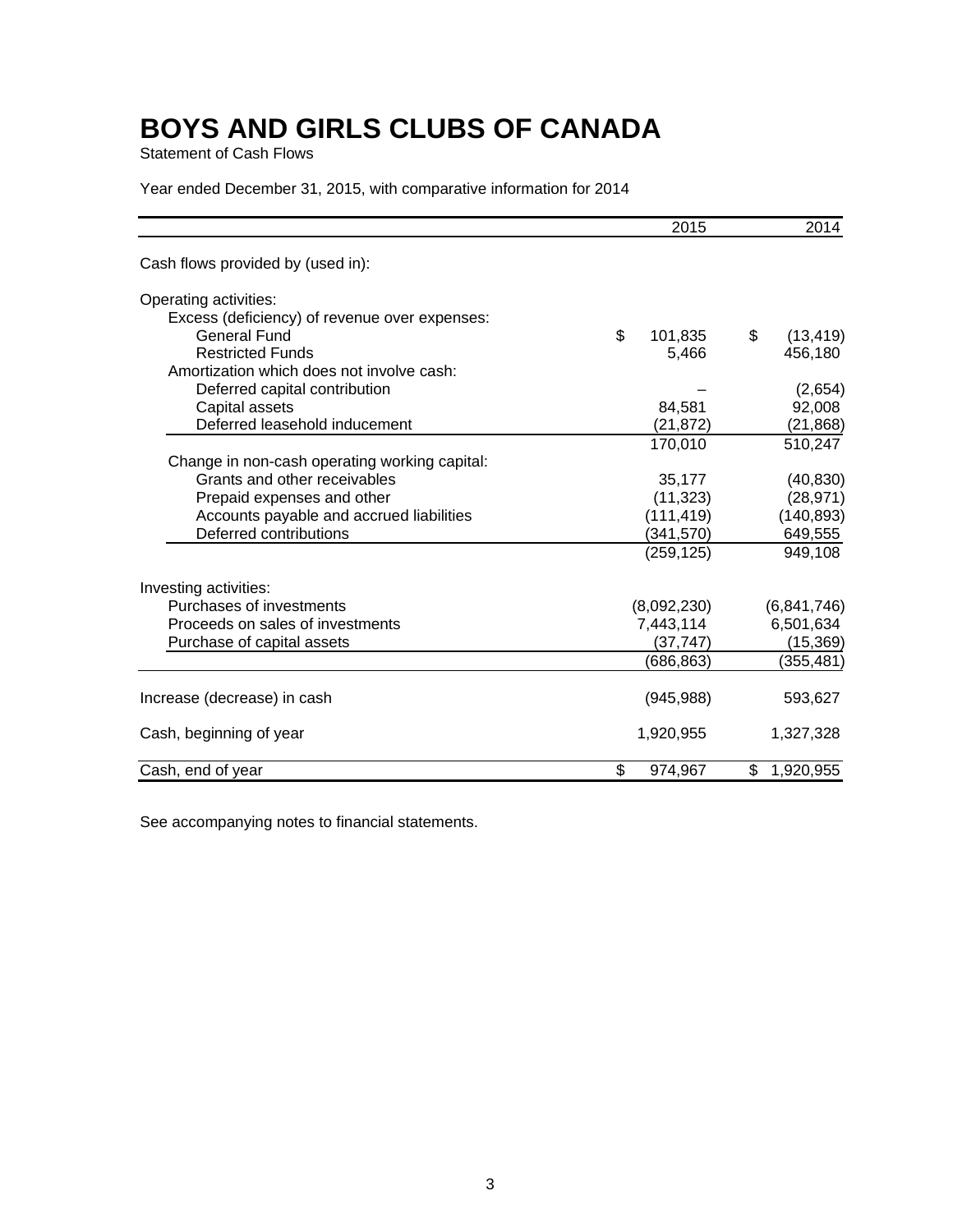Notes to Financial Statements

Year ended December 31, 2015

The Boys and Girls Clubs of Canada (the "Organization") was formed to assist its member organizations to promote the health, social, educational, vocational and character development of boys and girls throughout Canada and to further the formation and assist in the development in Canada of Boys and Girls Clubs.

Under the Income Tax Act (Canada), the Organization is classified as a registered charity and, accordingly, is not subject to income taxes, provided certain disbursement requirements are met. The Organization was incorporated on June 11, 1948 as a corporation without share capital under federal jurisdiction. The Organization was previously incorporated under the Canada Corporations Act and was continued under the Canada Not-for-profit Corporations Act in June 2013.

The Organization has a financial interest in the Boys and Girls Clubs of Canada Foundation (the "Foundation"), as it receives a significant portion of funding annually from the Foundation. The Foundation was formed to make gifts, grants, contributions and donations to the Organization.

These financial statements reflect the assets, liabilities and operations of the Organization. They do not include the assets, liabilities and operations of the provincial entities, Clubs or the Foundation which are incorporated separately.

#### **1. Significant accounting policies:**

The financial statements have been prepared by management in accordance with Canadian accounting standards for not-for-profit organizations in Part III of the Chartered Professional Accountants of Canada Handbook.

(a) Fund accounting:

These financial statements are prepared using the restricted fund method of reporting restricted contributions.

The J.W. McConnell Foundation Trust Fund was formed to administer certain funds received from the Foundation. These funds are distributed to the Clubs and national office to offset the cost of special projects and certain administration expenses.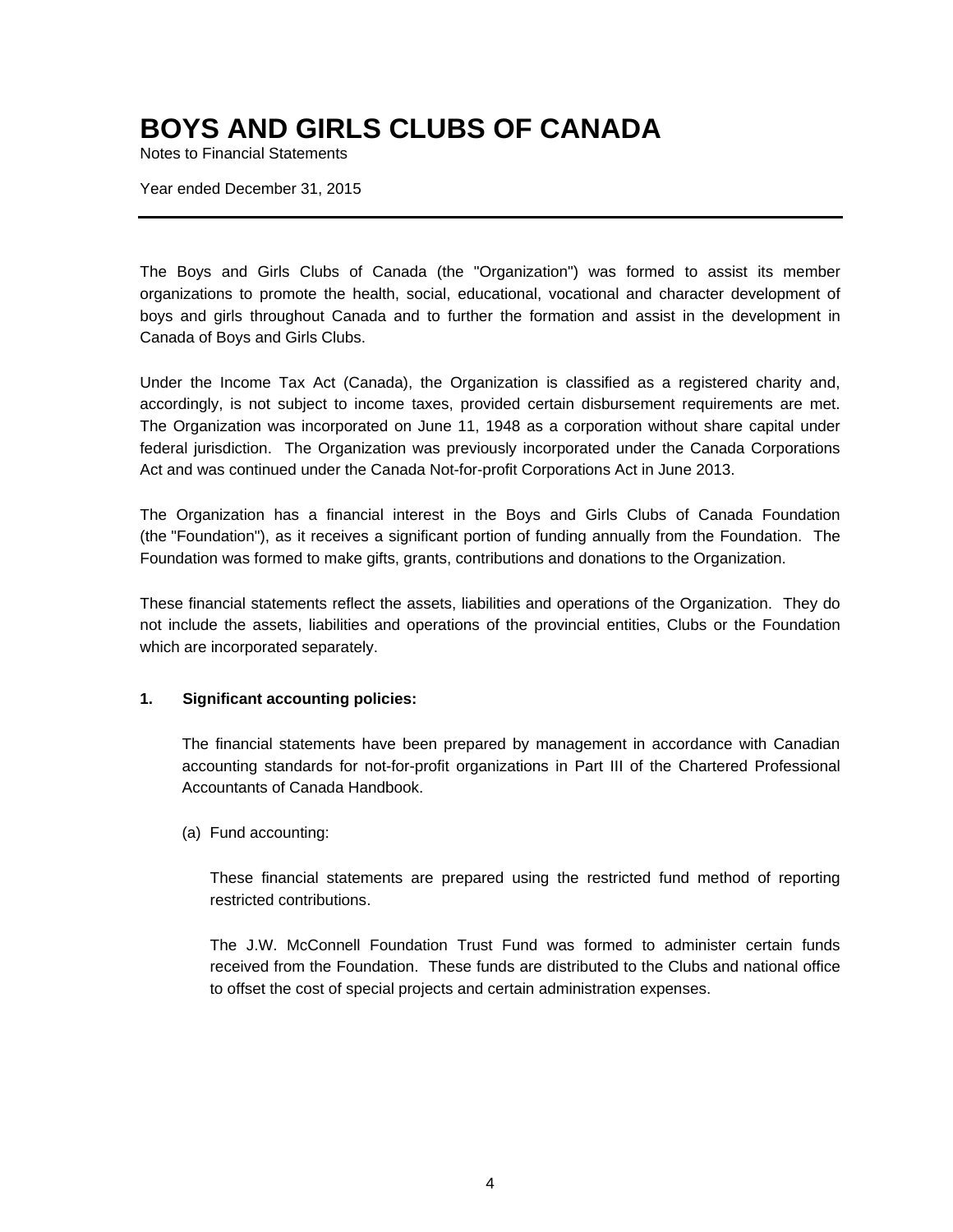Notes to Financial Statements (continued)

Year ended December 31, 2015

#### **1. Significant accounting policies (continued):**

The Scholarship Fund was formed to administer certain funds from donors related to specific programs. These funds are to be distributed in the form of bursaries or scholarships to youth upon graduation from the program. The amounts held in trust are:

| \$275.860<br><b>Future Generations</b><br>Rogers Raising the Grade<br>700.688<br>22,500<br>Fidelity Investments |
|-----------------------------------------------------------------------------------------------------------------|
|-----------------------------------------------------------------------------------------------------------------|

#### (b) Revenue recognition:

Restricted donations or grants are recognized as revenue of the appropriate restricted funds. All restricted donations or grants for which no restricted funds have been established are recognized as revenue of the General Fund in the year in which the related expenses are incurred. Unrestricted donations or grants are recognized as revenue of the General Fund when received or receivable if the amount to be received can be reasonably estimated and collection is reasonably assured.

Deferred capital contribution is amortized over the life of the related capital asset.

Restricted investment income is recognized as revenue of the appropriate fund. Unrestricted investment income is recognized in the General Fund when earned.

Membership and event fees are recognized as revenue of the General Fund when the services are provided.

(c) Financial instruments:

Financial instruments are recorded at fair value on initial recognition and subsequently measured at cost or amortized cost.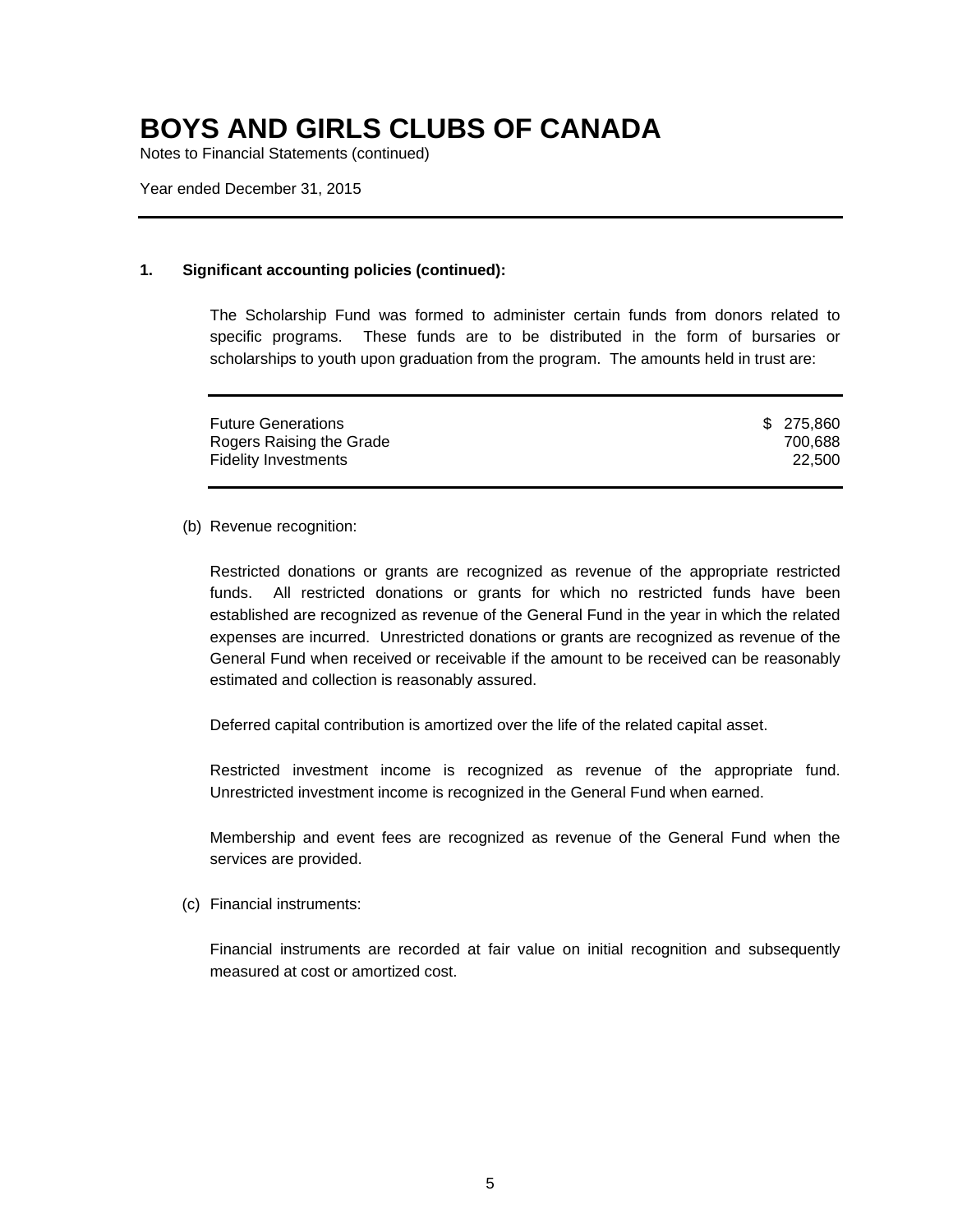Notes to Financial Statements (continued)

Year ended December 31, 2015

#### **1. Significant accounting policies (continued):**

Financial assets are assessed for impairment on an annual basis at the end of the fiscal year if there are indicators of impairment. If there is an indicator of impairment, the Organization determines if there is a significant adverse change in the expected amount or timing of future cash flows from the financial asset. If there is a significant adverse change in the expected cash flows, the carrying value of the financial asset is reduced to the highest of the present value of the expected cash flows, the amount that could be realized from selling the financial asset or the amount the Organization expects to realize by exercising its right to any collateral. If events and circumstances reverse in a future period, an impairment loss will be reversed to the extent of the improvement, not exceeding the initial carrying value.

(d) Capital assets:

Purchased capital assets are recorded at cost. Contributed capital assets are recorded at fair value at the date of contribution. Repairs and maintenance costs are charged to expense. Betterments which extend the estimated life of an asset are capitalized. When a capital asset no longer contributes to the Organization's ability to provide services, its carrying amount is written down to its residual value.

Capital assets are amortized on a straight-line basis over their estimated useful lives as follows:

Computer equipment and software 3 years 3 years Office furniture and equipment 5 years 5 years 5 years 5 years 5 years 5 years 5 years 5 years 5 years 5 years Leasehold improvements **Term of lease** Term of lease website 3 years 3 years and the set of the set of the set of the set of the set of the set of the set of the set of the set of the set of the set of the set of the set of the set of the set of the set of the set of the set

#### (e) Deferred lease inducement:

The Organization has a deferred lease inducement related to the reimbursement by the lessor of certain expenditures for leasehold improvements that will be amortized over the term of the lease.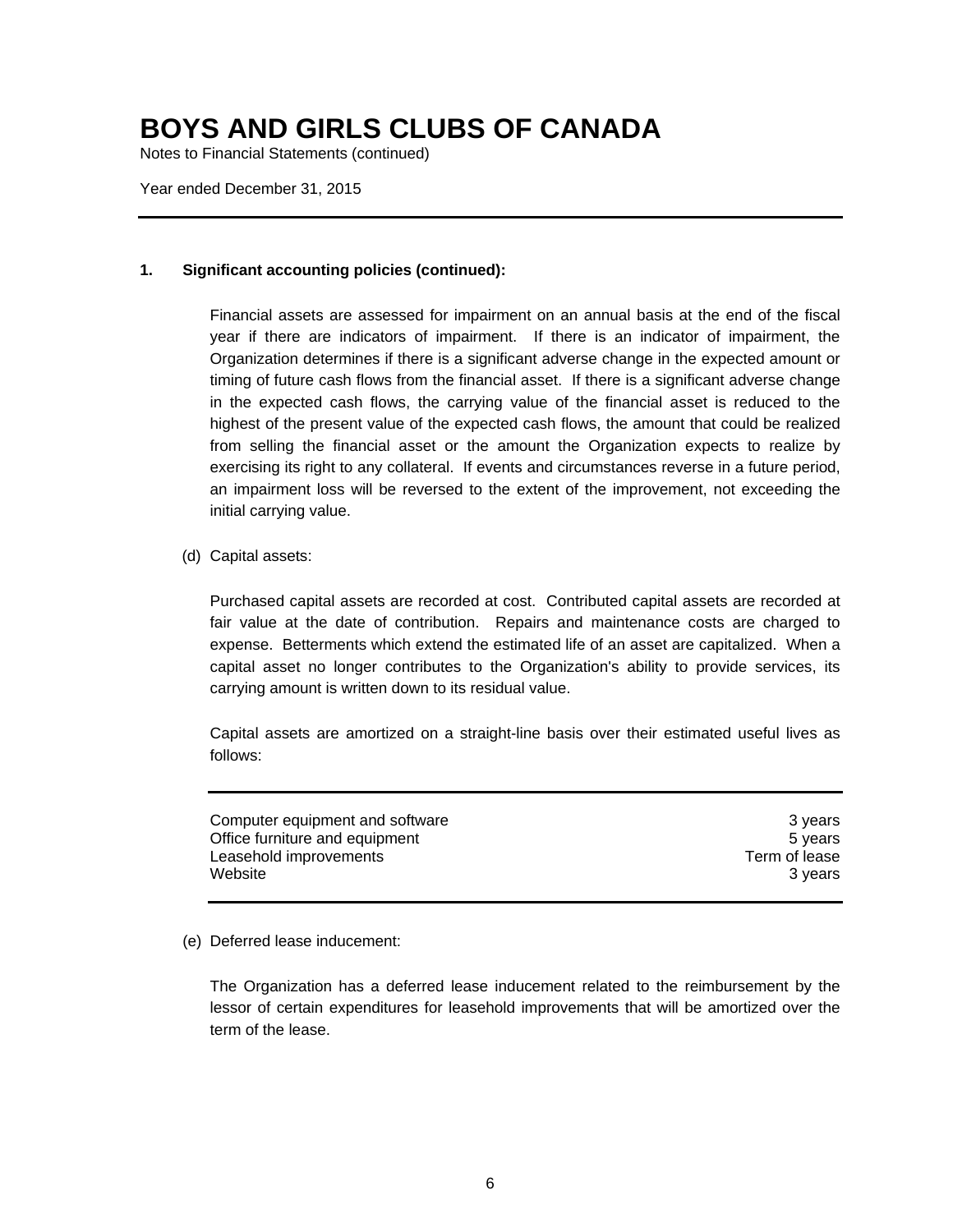Notes to Financial Statements (continued)

Year ended December 31, 2015

#### **1. Significant accounting policies (continued):**

(f) Donated materials:

Donated materials are recognized in these financial statements only when fair value can be reasonably estimated and the materials would otherwise be purchased by the Organization.

(g) Allocation of administration expenses:

The Organization classifies certain expenses on the statement of revenue, expenses and changes in fund balances by function. The Organization allocates certain costs by identifying the appropriate basis of allocating and applying that basis consistently each year. The Organization allocates administration expenses to Support to Clubs, national programs and governance proportionately based on the percentage of time spent by active employees per function.

(h) Use of estimates:

The preparation of the financial statements requires management to make estimates and assumptions that affect the reported amounts of assets and liabilities and disclosure of contingent assets and liabilities at the date of the financial statements and the reported amounts of revenue and expenses during the year. Actual results could differ from those estimates.

#### **2. Investments:**

Investments consist of interest-bearing, cashable and non-redeemable guaranteed investment certificates and include the following:

|             | 2015              |               |               | 2014              |               |
|-------------|-------------------|---------------|---------------|-------------------|---------------|
| Fair value  | Due               | Interest rate | Fair value    | Due               | Interest rate |
| \$1.007.615 | April 21, 2016    | 1.09%         | \$<br>404.584 | May 9, 2015       | 1.20%         |
| 1,007,568   | May 25, 2016      | 1.25%         | 405,545       | May 14, 2015      | 1.20%         |
| 1.210.172   | November 25, 2016 | 1.40%         | 725.214       | November 11, 2015 | 1.20%         |
| 700,862     | November 14, 2016 | 1.25%         | 1,850,868     | December 16, 2015 | 1.07%         |
| 192.646     | December 16, 2016 | 1.23%         | 267.871       | December 15, 2015 | 1.07%         |
| 701,765     | October 17, 2016  | 1.18%         | 1,009,090     | May 9, 2015       | 1.40%         |
| 1,500,559   | December 16, 2016 | 0.85%         | 1,008,899     | May 14, 2015      | 1.40%         |
| \$6,321,187 |                   |               | \$ 5,672,071  |                   |               |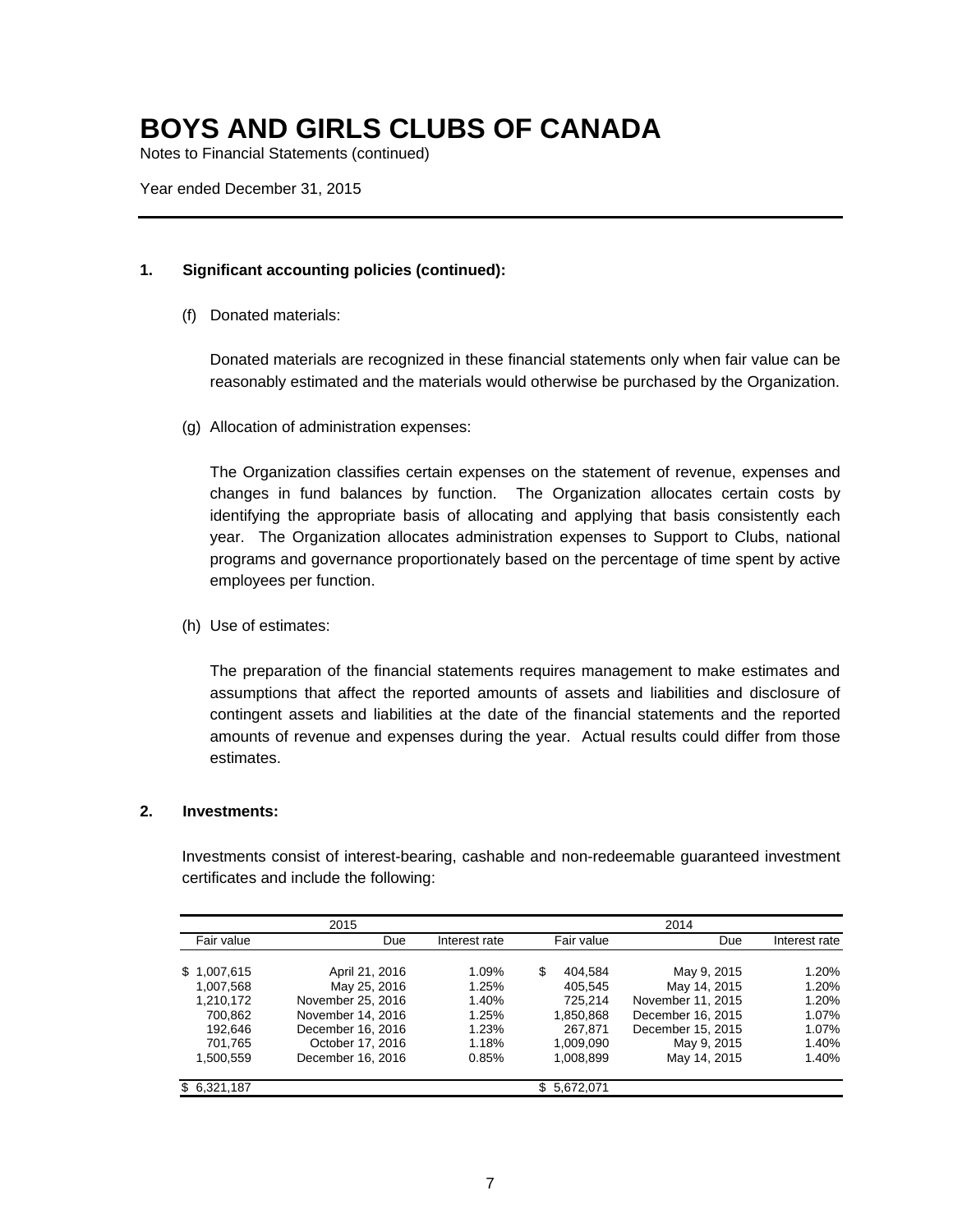Notes to Financial Statements (continued)

#### Year ended December 31, 2015

#### **3. Grants and other receivables:**

Grants and other receivables are recorded, net of an allowance for doubtful accounts of \$6,698 (2014 - \$1,582).

#### **4. Related party transactions and balances:**

Grants and other receivables include a net amount of \$2,960 (2014 - \$68,761) due from the Foundation.

During the year, the Organization received \$397,500 (2014 - \$380,000) in grants from the Foundation and paid \$21,108 (2014 - \$21,866) of reimbursable expenses on behalf of the Foundation.

Transactions are in the normal course of operations and are measured at the exchange amount of consideration established and agreed to by the related parties.

#### **5. Capital assets:**

|                                    |                 |              |         |          | 2015    |       | 2014     |
|------------------------------------|-----------------|--------------|---------|----------|---------|-------|----------|
|                                    |                 | Accumulated  |         | Net book |         |       | Net book |
|                                    | Cost            | amortization |         | value    |         | value |          |
| Computer equipment<br>and software | \$<br>139,075   | \$           | 96,700  | \$       | 42,375  | \$    | 13,081   |
| Office furniture and<br>equipment  | 172,824         |              | 162,890 |          | 9,934   |       | 19,868   |
| Leasehold improvements             | 458,764         |              | 238,299 |          | 220,465 |       | 257,210  |
| Website                            | 304,458         |              | 289,733 |          | 14,725  |       | 44.174   |
|                                    | \$<br>1,075,121 | \$           | 787,622 | \$.      | 287,499 | \$    | 334,333  |

#### **6. Accounts payable and accrued liabilities:**

Included in accounts payable and accrued liabilities as at December 31, 2015 are government remittances payable of \$7,943 (2014 - \$8,535) relating to payroll taxes.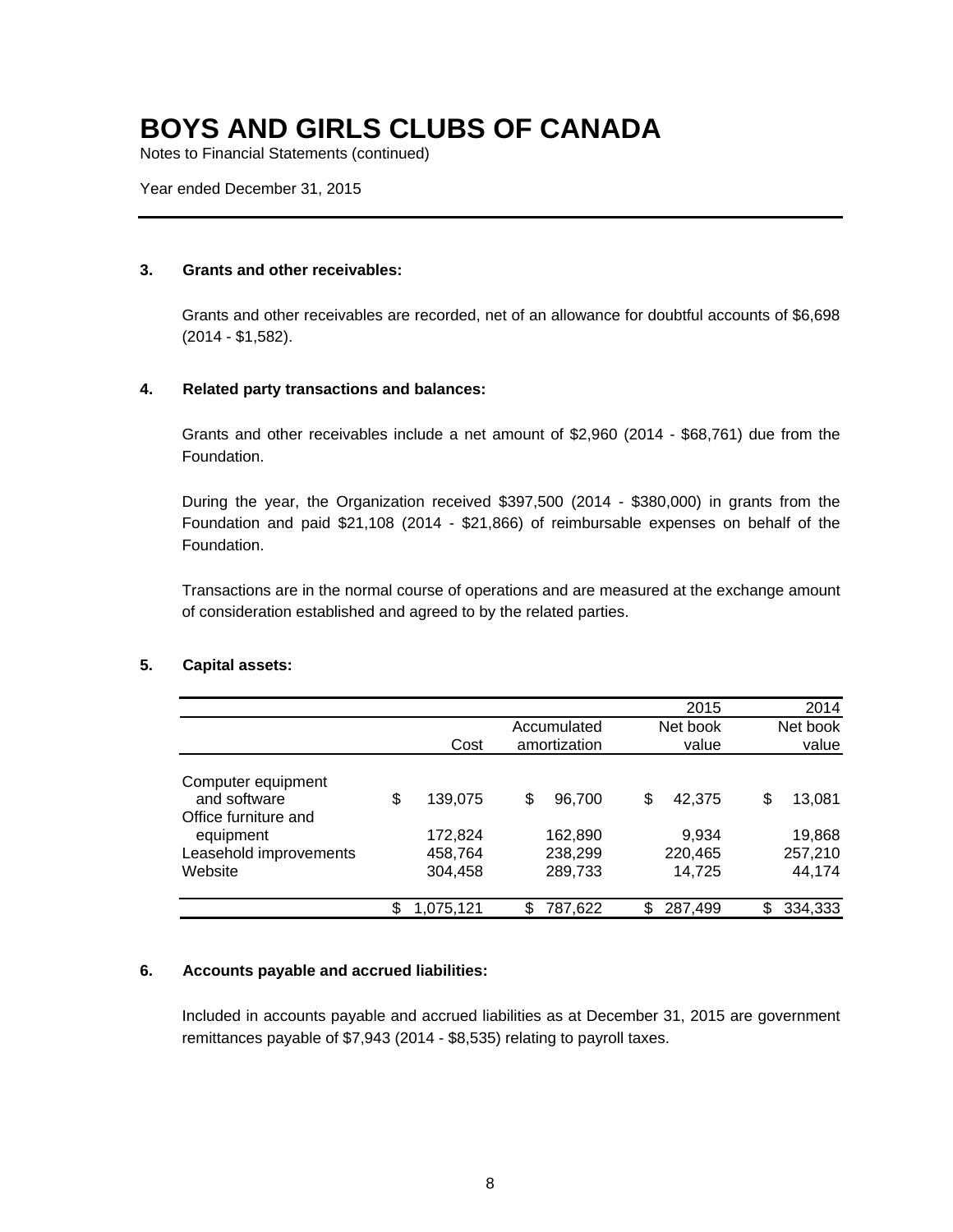Notes to Financial Statements (continued)

Year ended December 31, 2015

#### **7. Deferred contributions:**

Deferred contributions consist of funding provided by various contributors to be spent on designated projects and programs in the coming years.

|                                                                                 | 2015                                    | 2014                                           |
|---------------------------------------------------------------------------------|-----------------------------------------|------------------------------------------------|
| Balance, beginning of year<br>Amounts received<br>Amounts recognized as revenue | \$5,397,925<br>8,495,214<br>(8,836,784) | 4,748,370<br>SS.<br>7,750,240<br>(7, 100, 685) |
| Balance, end of year                                                            | 5,056,355                               | 5,397,925                                      |

#### **8. Deferred leasehold inducement:**

Deferred lease inducement represents the reimbursement by the lessor of certain expenditures for leasehold improvements made by the Organization as inducements to enter into a long-term lease agreement. During fiscal 2012, the Organization received the benefit of \$218,725 as an inducement under a new lease with its lessor. At December 31, 2015, \$87,490 (2014 - \$65,618) of this inducement has been amortized against rent expense.

#### **9. Internally restricted:**

Restrictions to the General Fund have been established by the Board of Directors. These funds have been earmarked to support operations required for the Organization to achieve its strategic priorities in the coming years. Internally restricted funds are not available for other purposes without approval of the Board of Directors.

#### **10. Donations:**

Included in the donations is nil (2014 - \$141,358) of in-kind contributions.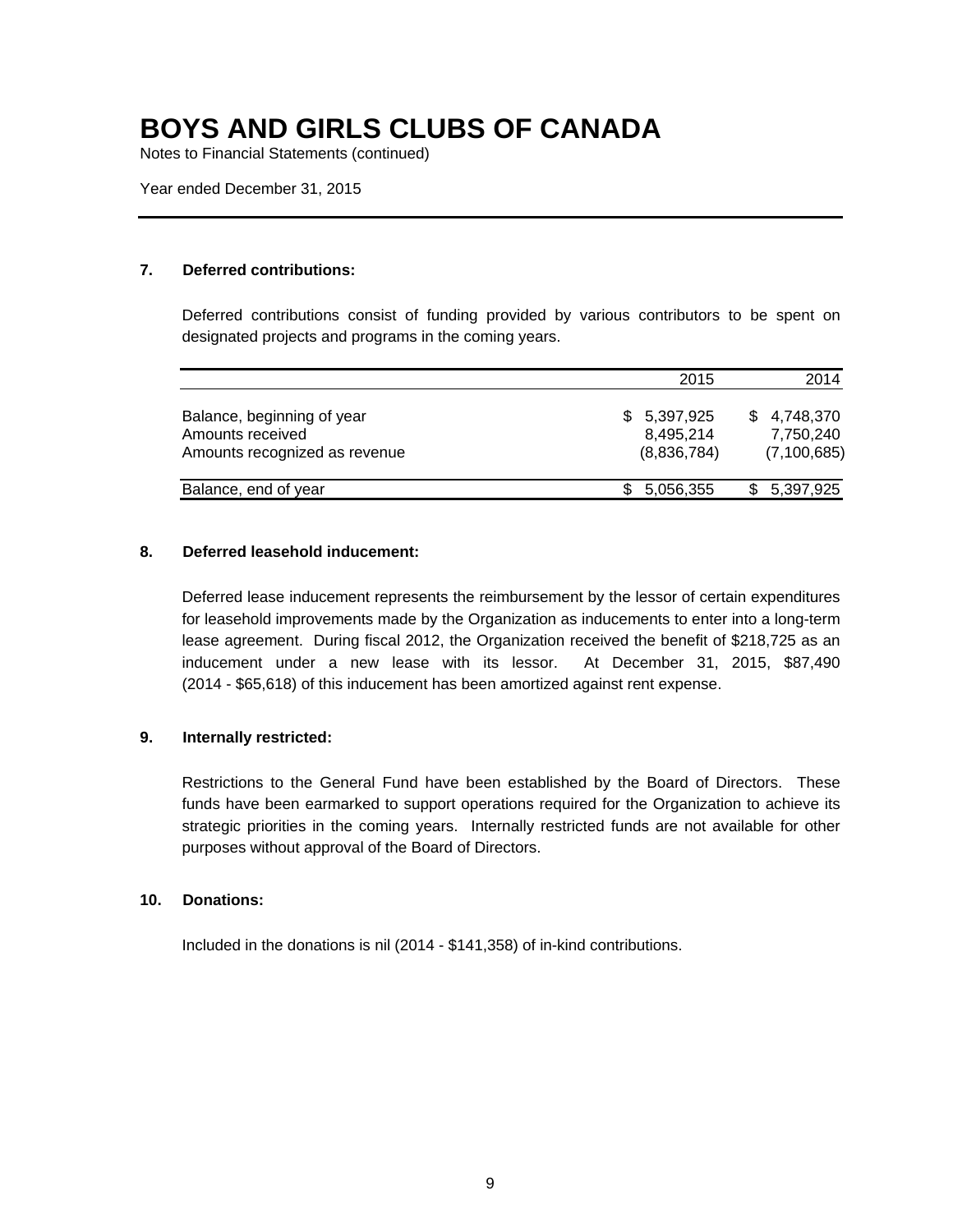Notes to Financial Statements (continued)

Year ended December 31, 2015

#### **11. Member, service and event fees:**

|                            | 2015           | 2014           |
|----------------------------|----------------|----------------|
| Fees:                      |                |                |
| Member                     | 405,594<br>\$. | 398,185<br>\$. |
| <b>National Conference</b> |                | 109,896        |
| National Youth Conference  | 46,767         |                |
| Other events               | 35,863         | 43,364         |
|                            | 488,224        | 551,445<br>\$  |

#### **12. Commitments:**

The Organization's minimum annual operating lease commitments in each of the next five years and thereafter are as follows:

| 2016       | 263,921<br>\$   |
|------------|-----------------|
| 2017       | 263,921         |
| 2018       | 263,921         |
| 2019       | 258,077         |
| 2020       | 252,290         |
| Thereafter | 480,466         |
|            | 1,782,596<br>\$ |
|            |                 |

#### **13. Guarantees:**

In the normal course of business, the Organization enters into agreements that meet the definition of a guarantee. The Organization's primary guarantees subject to the disclosure requirements are as follows:

(a) The Organization has provided an indemnity under the terms of the head office lease, which is standard for such agreements. Under the terms of the agreement, the Organization would be liable to counterparties for a loss associated with the failure to follow the terms and conditions of the lease. No such liability exists at year end in relation to this indemnity.